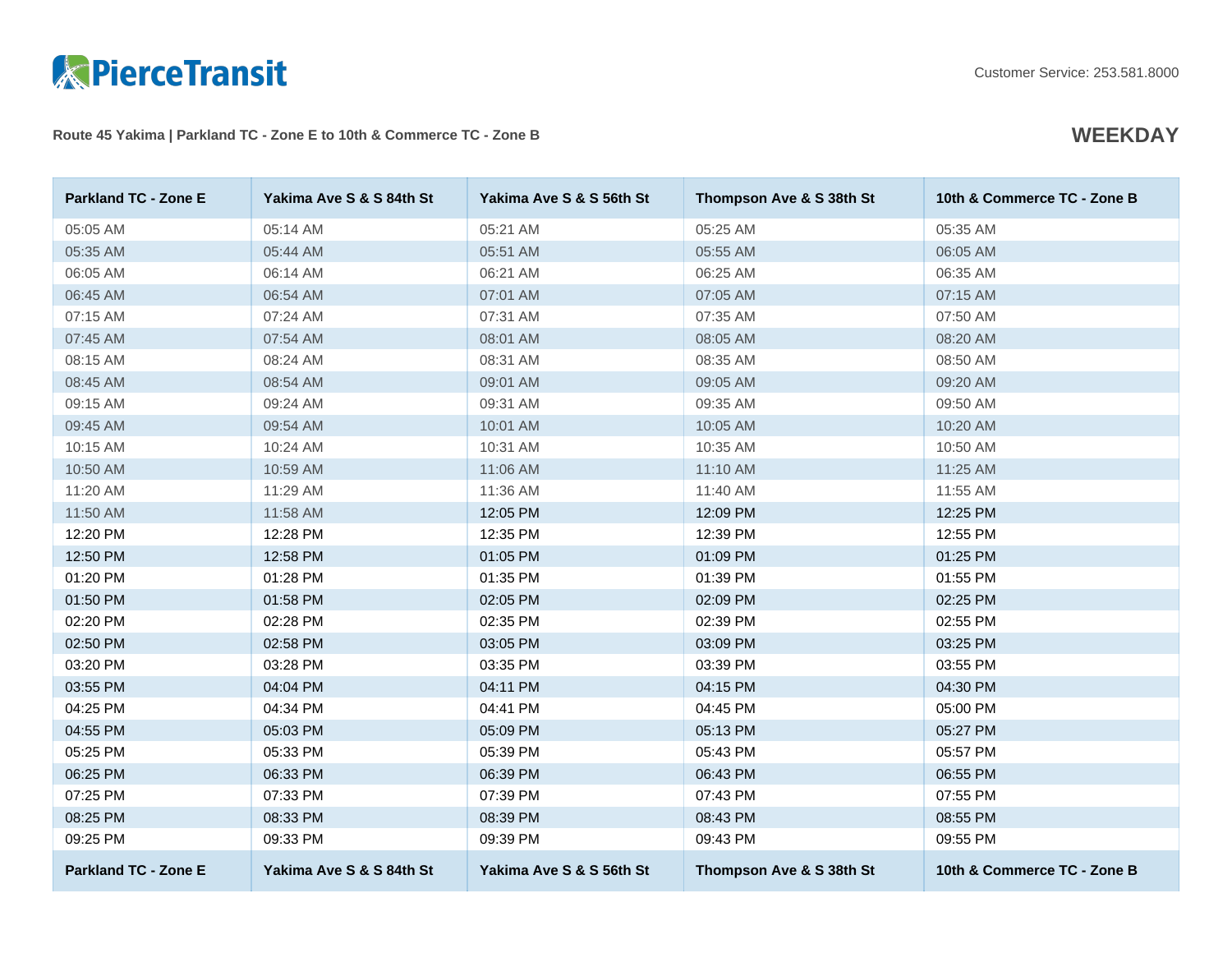

### Route 45 Yakima | 10th & Commerce TC - Zone B to Parkland TC - Zone E **WEEKDAY**

| 10th & Commerce TC - Zone G | Thompson Ave & S 39th St | Yakima Ave S & S 56th St | Yakima Ave S & S 84th St | <b>Parkland TC - Zone E</b> |
|-----------------------------|--------------------------|--------------------------|--------------------------|-----------------------------|
| 06:15 AM                    | 06:26 AM                 | 06:30 AM                 | 06:36 AM                 | 06:42 AM                    |
| 06:45 AM                    | 06:56 AM                 | 07:00 AM                 | 07:06 AM                 | 07:12 AM                    |
| 07:15 AM                    | 07:28 AM                 | 07:32 AM                 | 07:38 AM                 | 07:45 AM                    |
| 07:45 AM                    | 07:58 AM                 | 08:02 AM                 | 08:08 AM                 | 08:15 AM                    |
| 08:15 AM                    | 08:28 AM                 | 08:32 AM                 | 08:38 AM                 | 08:45 AM                    |
| 08:45 AM                    | 08:58 AM                 | 09:02 AM                 | 09:08 AM                 | 09:15 AM                    |
| 09:15 AM                    | 09:28 AM                 | 09:32 AM                 | 09:38 AM                 | 09:45 AM                    |
| 09:45 AM                    | 09:56 AM                 | 10:00 AM                 | 10:06 AM                 | 10:12 AM                    |
| 10:15 AM                    | 10:29 AM                 | 10:33 AM                 | 10:39 AM                 | 10:46 AM                    |
| 10:45 AM                    | 10:59 AM                 | 11:03 AM                 | 11:09 AM                 | 11:16 AM                    |
| 11:15 AM                    | 11:29 AM                 | 11:33 AM                 | 11:39 AM                 | 11:46 AM                    |
| 11:45 AM                    | 11:59 AM                 | 12:03 PM                 | 12:09 PM                 | 12:16 PM                    |
| 12:15 PM                    | 12:29 PM                 | 12:33 PM                 | 12:39 PM                 | 12:46 PM                    |
| 12:45 PM                    | 12:59 PM                 | 01:03 PM                 | 01:09 PM                 | 01:16 PM                    |
| 01:15 PM                    | 01:29 PM                 | 01:33 PM                 | 01:39 PM                 | 01:46 PM                    |
| 01:45 PM                    | 01:59 PM                 | 02:03 PM                 | 02:09 PM                 | 02:16 PM                    |
| 02:15 PM                    | 02:29 PM                 | 02:33 PM                 | 02:39 PM                 | 02:46 PM                    |
| 02:45 PM                    | 02:59 PM                 | 03:03 PM                 | 03:09 PM                 | 03:16 PM                    |
| 03:15 PM                    | 03:32 PM                 | 03:37 PM                 | 03:46 PM                 | 03:55 PM                    |
| 03:45 PM                    | 04:02 PM                 | 04:07 PM                 | 04:16 PM                 | 04:25 PM                    |
| 04:15 PM                    | 04:30 PM                 | 04:35 PM                 | 04:44 PM                 | 04:52 PM                    |
| 04:45 PM                    | 05:00 PM                 | 05:05 PM                 | 05:14 PM                 | 05:22 PM                    |
| 05:15 PM                    | 05:30 PM                 | 05:35 PM                 | 05:44 PM                 | 05:52 PM                    |
| 05:45 PM                    | 06:00 PM                 | 06:05 PM                 | 06:14 PM                 | 06:22 PM                    |
| 06:45 PM                    | 07:02 PM                 | 07:07 PM                 | 07:13 PM                 | 07:20 PM                    |
| 07:45 PM                    | 07:57 PM                 | 08:02 PM                 | 08:07 PM                 | 08:14 PM                    |
| 08:45 PM                    | 09:01 PM                 | 09:05 PM                 | 09:10 PM                 | 09:17 PM                    |
| 10th & Commerce TC - Zone G | Thompson Ave & S 39th St | Yakima Ave S & S 56th St | Yakima Ave S & S 84th St | <b>Parkland TC - Zone E</b> |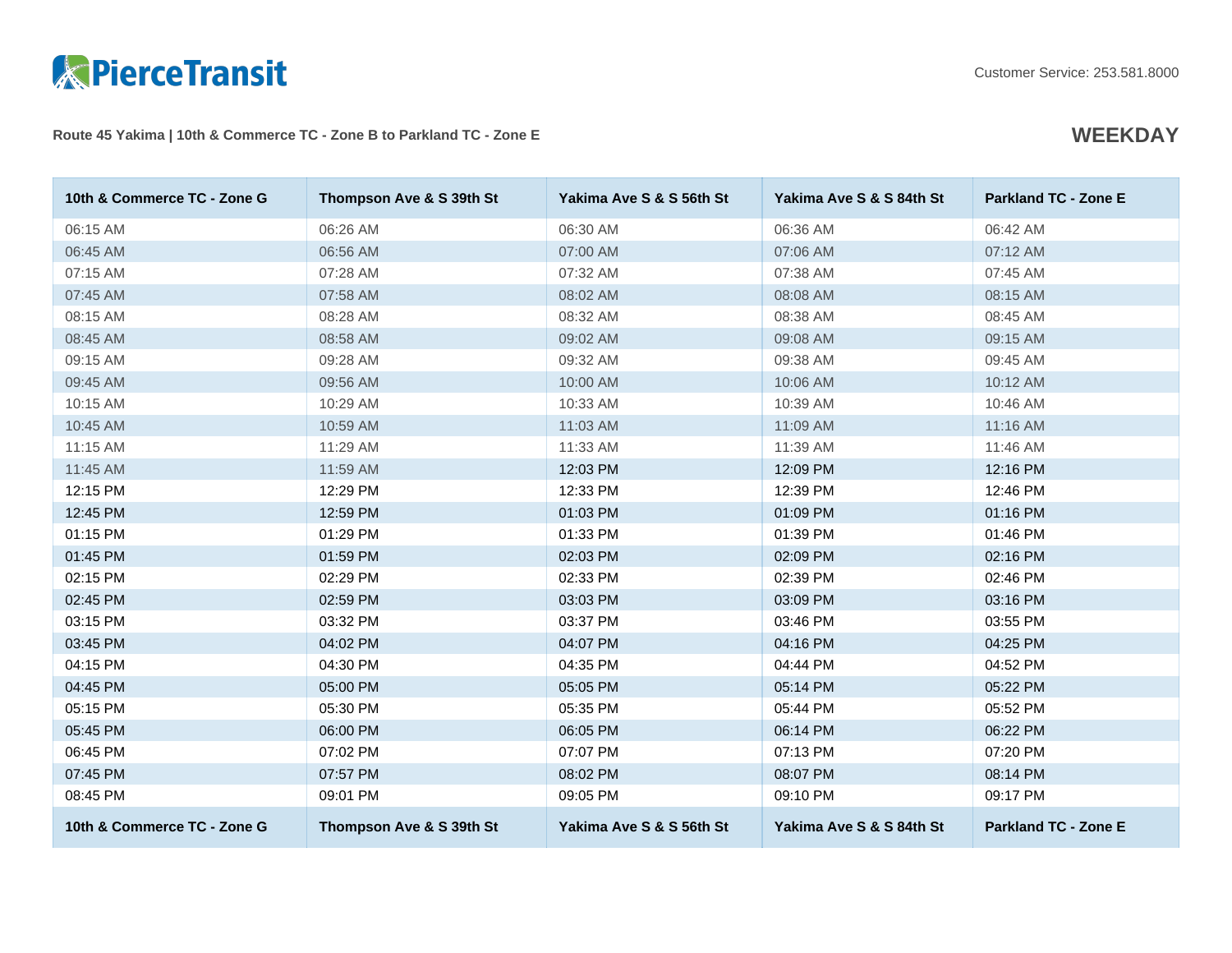

## Route 45 Yakima | Parkland TC - Zone E to 10th & Commerce TC - Zone B **SATURDAY**

| <b>Parkland TC - Zone E</b> | Yakima Ave S & S 84th St | Yakima Ave S & S 56th St | Thompson Ave & S 38th St | 10th & Commerce TC - Zone B |
|-----------------------------|--------------------------|--------------------------|--------------------------|-----------------------------|
| 09:15 AM                    | 09:24 AM                 | 09:29 AM                 | 09:33 AM                 | 09:47 AM                    |
| 10:15 AM                    | $10:24$ AM               | 10:29 AM                 | $10:33$ AM               | 10:47 AM                    |
| $11:15$ AM                  | $11:24$ AM               | $11:29$ AM               | $11:33$ AM               | 11:47 AM                    |
| 12:15 PM                    | 12:24 PM                 | 12:29 PM                 | 12:33 PM                 | 12:47 PM                    |
| 01:15 PM                    | 01:24 PM                 | 01:29 PM                 | 01:33 PM                 | 01:47 PM                    |
| 02:15 PM                    | 02:24 PM                 | 02:29 PM                 | 02:33 PM                 | 02:47 PM                    |
| 03:15 PM                    | 03:24 PM                 | 03:29 PM                 | 03:33 PM                 | 03:47 PM                    |
| 04:15 PM                    | 04:24 PM                 | 04:29 PM                 | 04:33 PM                 | 04:47 PM                    |
| 05:15 PM                    | 05:24 PM                 | 05:29 PM                 | 05:33 PM                 | 05:47 PM                    |
| <b>Parkland TC - Zone E</b> | Yakima Ave S & S 84th St | Yakima Ave S & S 56th St | Thompson Ave & S 38th St | 10th & Commerce TC - Zone B |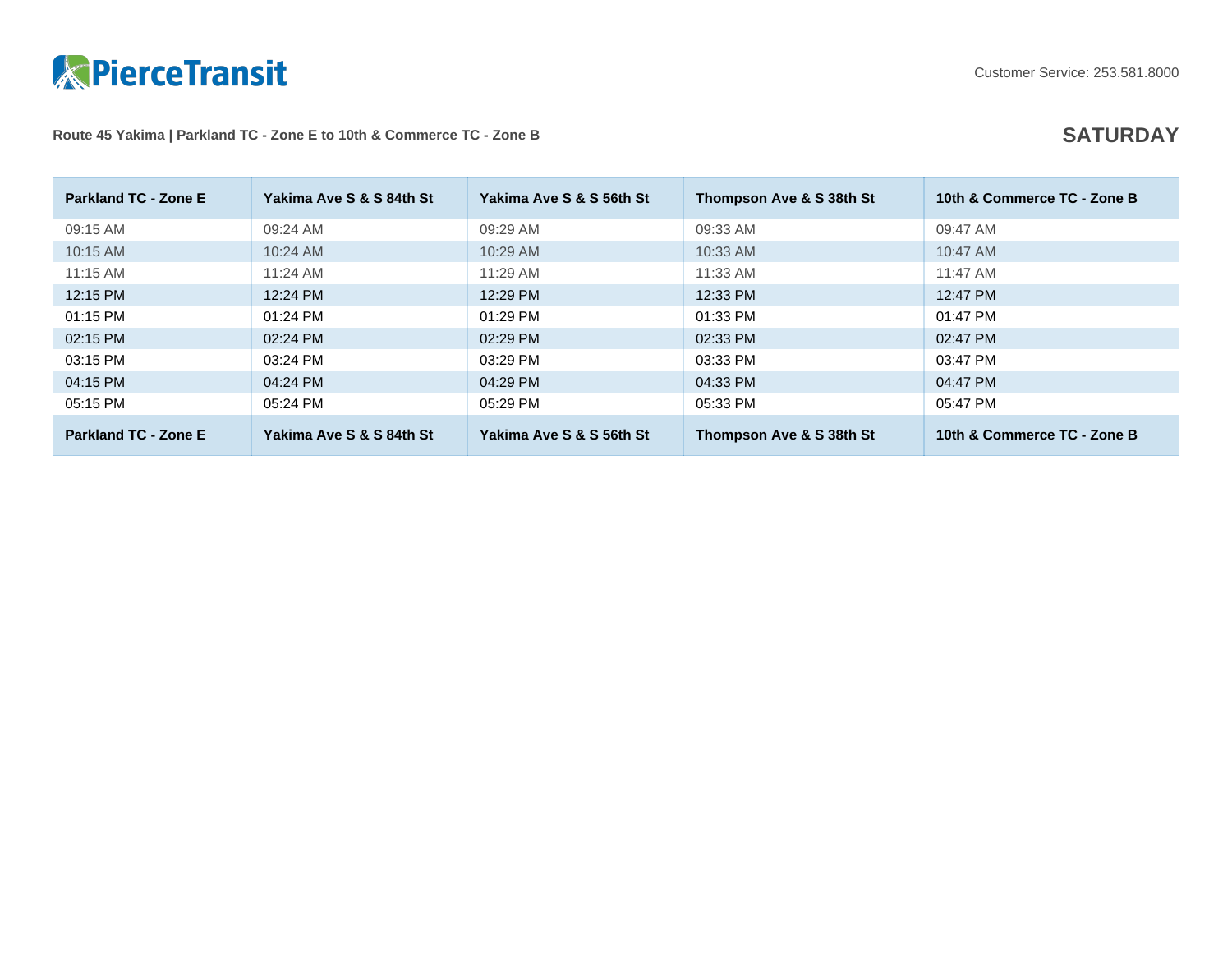

# Route 45 Yakima | 10th & Commerce TC - Zone B to Parkland TC - Zone E **SATURDAY**

| 10th & Commerce TC - Zone G | Thompson Ave & S 39th St | Yakima Ave S & S 56th St | Yakima Ave S & S 84th St | <b>Parkland TC - Zone E</b> |
|-----------------------------|--------------------------|--------------------------|--------------------------|-----------------------------|
| 09:35 AM                    | 09:50 AM                 | 09:54 AM                 | 10:00 AM                 | 10:09 AM                    |
| 10:35 AM                    | 10:50 AM                 | 10:54 AM                 | 11:00 AM                 | $11:09$ AM                  |
| 11:35 AM                    | 11:50 AM                 | 11:54 AM                 | 12:00 PM                 | 12:09 PM                    |
| 12:35 PM                    | 12:50 PM                 | 12:54 PM                 | 01:00 PM                 | 01:09 PM                    |
| 01:35 PM                    | $01:50$ PM               | 01:54 PM                 | $02:00$ PM               | 02:09 PM                    |
| 02:35 PM                    | 02:50 PM                 | 02:54 PM                 | 03:00 PM                 | 03:09 PM                    |
| 03:35 PM                    | 03:50 PM                 | 03:54 PM                 | 04:00 PM                 | 04:09 PM                    |
| 04:35 PM                    | 04:50 PM                 | 04:54 PM                 | 05:00 PM                 | 05:09 PM                    |
| 05:35 PM                    | 05:50 PM                 | 05:54 PM                 | 06:00 PM                 | 06:09 PM                    |
| 10th & Commerce TC - Zone G | Thompson Ave & S 39th St | Yakima Ave S & S 56th St | Yakima Ave S & S 84th St | <b>Parkland TC - Zone E</b> |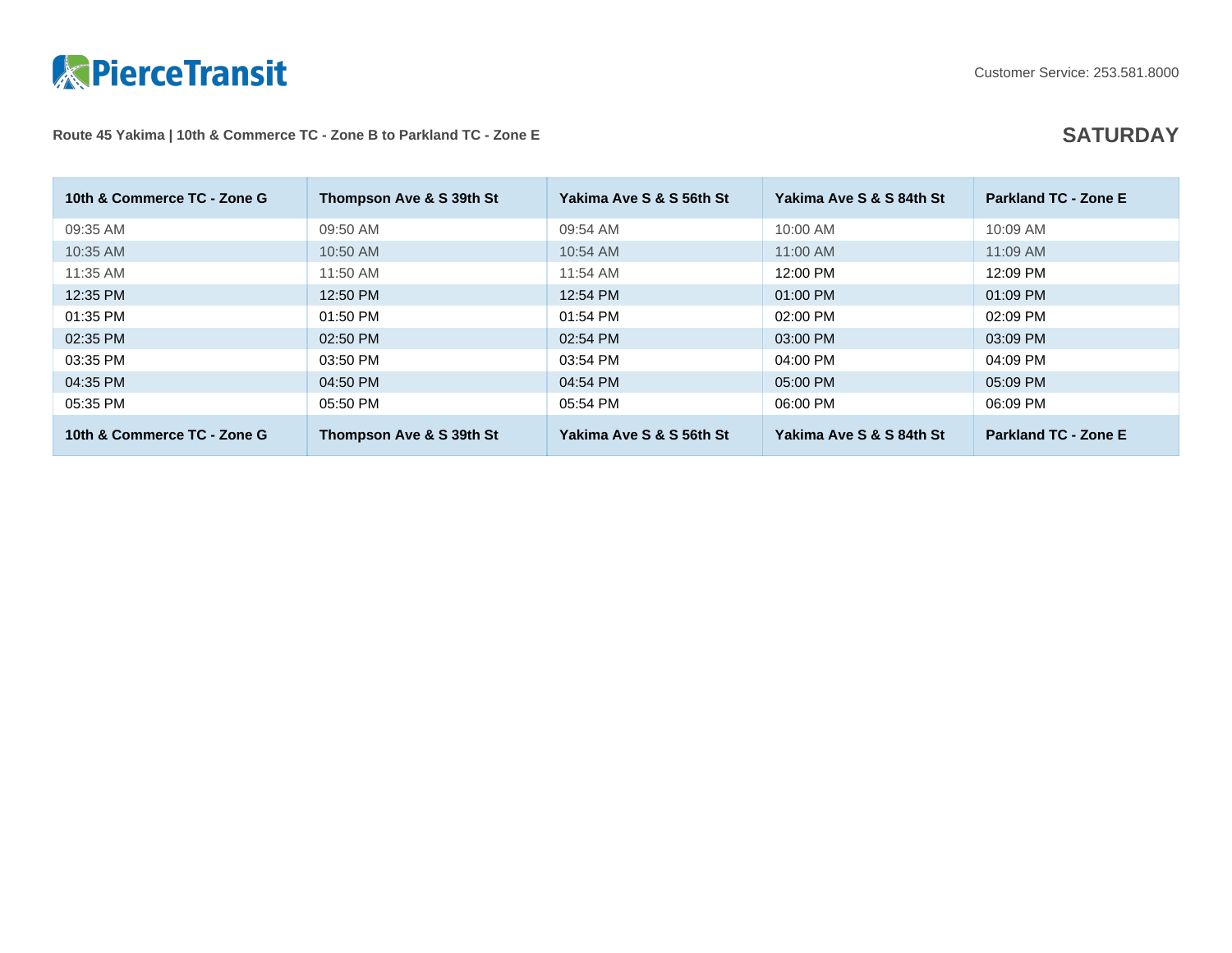

## Route 45 Yakima | Parkland TC - Zone E to 10th & Commerce TC - Zone B **SUNDAY**

| <b>Parkland TC - Zone E</b> | Yakima Ave S & S 84th St | Yakima Ave S & S 56th St | Thompson Ave & S 38th St | 10th & Commerce TC - Zone B |
|-----------------------------|--------------------------|--------------------------|--------------------------|-----------------------------|
| $10:15$ AM                  | $10:24$ AM               | 10:29 AM                 | $10:33$ AM               | $10:47$ AM                  |
| 12:15 PM                    | 12:24 PM                 | 12:29 PM                 | 12:33 PM                 | 12:47 PM                    |
| 01:15 PM                    | $01:24$ PM               | $01:29$ PM               | 01:33 PM                 | 01:47 PM                    |
| 02:15 PM                    | 02:24 PM                 | 02:29 PM                 | 02:33 PM                 | 02:47 PM                    |
| 03:15 PM                    | 03:24 PM                 | 03:29 PM                 | 03:33 PM                 | 03:47 PM                    |
| 04:15 PM                    | 04:24 PM                 | 04:29 PM                 | 04:33 PM                 | 04:47 PM                    |
| 05:15 PM                    | 05:24 PM                 | 05:29 PM                 | 05:33 PM                 | 05:47 PM                    |
| <b>Parkland TC - Zone E</b> | Yakima Ave S & S 84th St | Yakima Ave S & S 56th St | Thompson Ave & S 38th St | 10th & Commerce TC - Zone B |